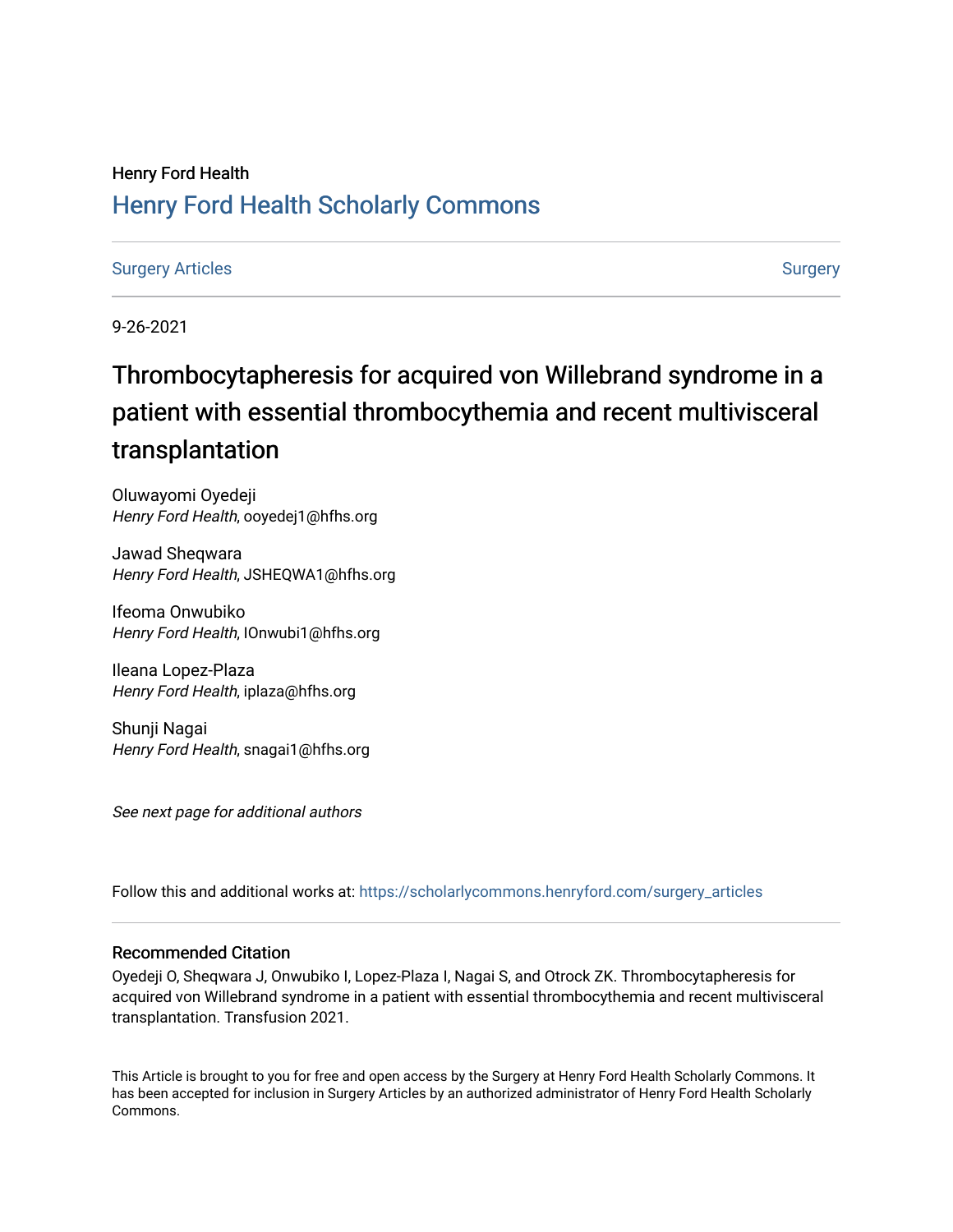## Authors

Oluwayomi Oyedeji, Jawad Sheqwara, Ifeoma Onwubiko, Ileana Lopez-Plaza, Shunji Nagai, and Zaher K. **Otrock**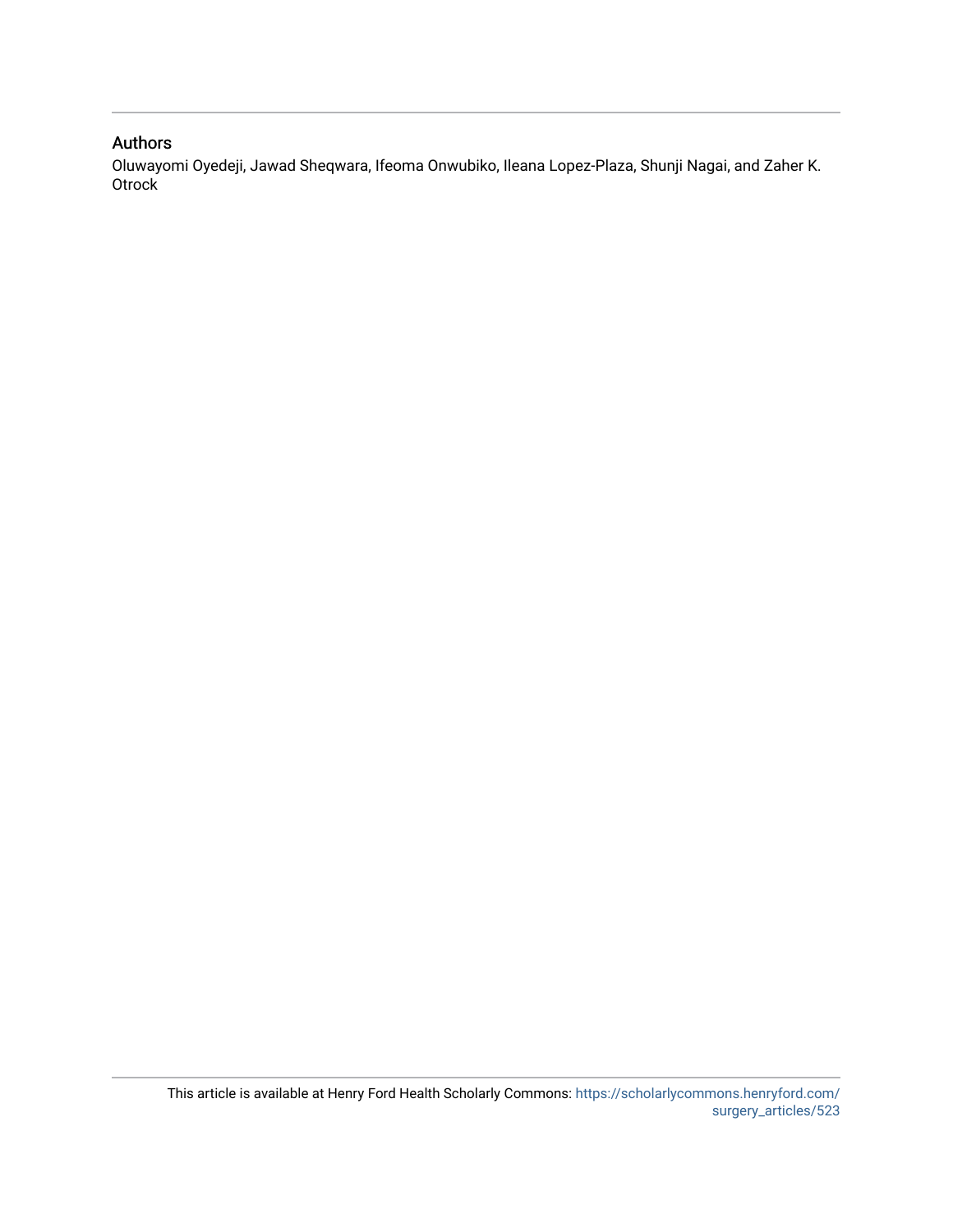#### CASE REPORT

# **TRANSFUSION**

## Thrombocytapheresis for acquired von Willebrand syndrome in a patient with essential thrombocythemia and recent multivisceral transplantation

Oluwayomi Oyedeji<sup>1</sup> | Jawad Sheqwara<sup>2</sup> | Ifeoma Onwubiko<sup>1</sup> | Ileana Lopez-Plaza<sup>1</sup> | Shunji Nagai<sup>3</sup> | Zaher K. Otrock<sup>1</sup>

<sup>1</sup>Transfusion Medicine Division, Department of Pathology and Laboratory Medicine, Henry Ford Hospital, Detroit, Michigan, USA

2 Division of Hematology and Oncology, Department of Internal Medicine, Henry Ford Hospital, Detroit, Michigan, USA <sup>3</sup>Transplant and Hepatobiliary Surgery, Henry Ford Hospital, Detroit, Michigan, USA

#### Correspondence

Zaher K. Otrock, Department of Pathology, Wayne State University School of Medicine, Transfusion Medicine and Special Coagulation, Henry Ford Hospital, K-6, 2799 W Grand Blvd, Detroit, MI 48202, USA. Email: [zotrock1@hfhs.org](mailto:zotrock1@hfhs.org), [zaherotrock@hotmail.com](mailto:zaherotrock@hotmail.com)

#### Abstract

Background: Essential thrombocythemia (ET) is associated with increased risk of bleeding secondary to acquired von Willebrand syndrome (AVWS). Bleeding in ET requires urgent platelet reduction by cytoreductive therapy such as hydroxyurea or thrombocytapheresis. We report on the efficacy and safety of thrombocytapheresis in managing AVWS in a patient with ET and multivisceral transplantation.

Case report: The patient was a 51-year-old female who underwent multivisceral transplantation. Her postoperative course was complicated by bleeding from oral cavity, IV lines, gastrointestinal and upper respiratory tracts as well as vaginal bleeding, which coincided with ET flare with a platelet count of  $1512\times10^9$ /L. Coagulation studies including von Willebrand factor (vWF) antigen and activity, vWF propeptide antigen, and vWF multimer analysis were consistent with AVWS. Hydroxyurea was initiated. However, due to major bleeding, rapidly increasing platelet count, and uncertainty of response to hydroxyurea being given through the enteral tube, thrombocytapheresis was initiated for rapid platelet reduction. The patient tolerated the procedure well. Platelet count was reduced from  $1636 \times 10^9$ /L to  $275 \times 10^9$ /L with rapid cessation of bleeding. The patient's condition stabilized over the next few days; however, bleeding recurred with increasing platelet count, which required a second thrombocytapheresis 8 days after the first one. The patient was maintained on hydroxyurea 500 mg twice/day. At 11-month follow-up, she had a normal platelet count and no recurrence of bleeding.

Discussion: Thrombocytapheresis is safe and efficient in managing postoperative bleeding due to ET/AVWS in solid organ transplant patients. The procedure can be an adjunct to bridging therapy before response to hydroxyurea is achieved.

Previous Presentation: This work was presented, in part, at the American Society for Apheresis Annual Meeting, May 12–15, 2021.

Reprints will not be available from the author.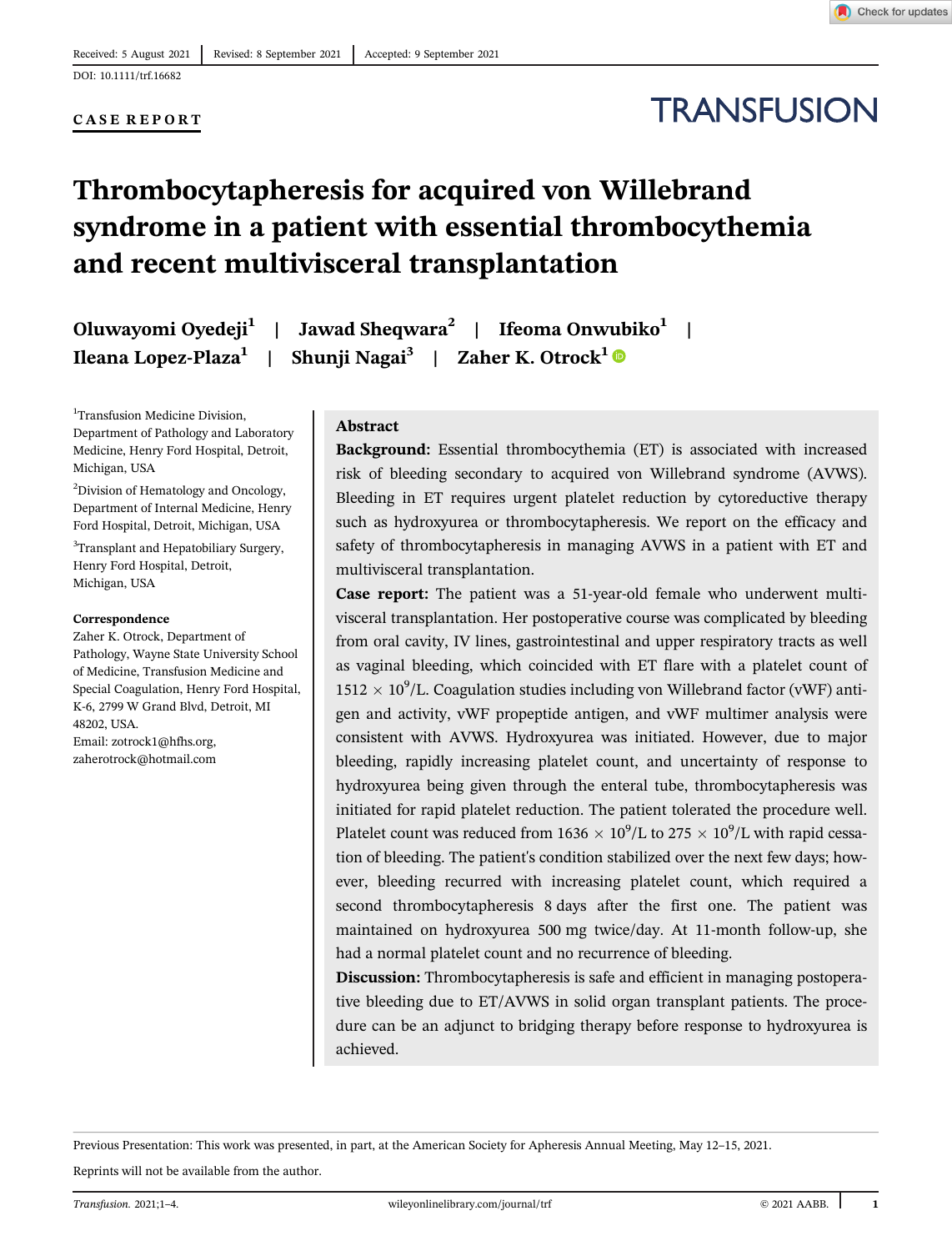#### **KEYWORDS**

acquired von Willebrand syndrome, efficacy, essential thrombocythemia, multivisceral transplantation, safety, thrombocytapheresis

#### 1 | INTRODUCTION

Essential thrombocythemia (ET) is a chronic myeloproliferative neoplasm that primarily involves the megakaryocytic lineage.<sup>1</sup> It is characterized by sustained increase in platelet count ( $\geq 450 \times 10^9$ /L) and increased number of mature megakaryocytes in the bone marrow.<sup>1,2</sup> ET is associated with an increased risk of thrombosis and bleeding. Bleeding in patients with ET can be associated with acquired von Willebrand syndrome (AVWS).<sup>3</sup> AVWS is characterized by clinical features and laboratory findings similar to those seen in inherited von Willebrand disease (vWD).<sup>4</sup> Various mechanisms have been implicated in AVWS, with the majority leading to increased clearance or degradation of circulating von Willebrand factor resulting in selective loss of vWF high molecular weight (HMW) multimers.<sup>5</sup>

Bleeding in ET requires urgent platelet reduction by platelet cytoreductive agents such as hydroxyurea or by thrombocytapheresis, which is considered category II indication in managing symptomatic thrombocytosis according to the 2019 American Society for Apheresis  $(ASFA)$  guidelines.<sup>5-7</sup> We report on the efficacy and safety of thrombocytapheresis in managing AVWS in a patient with ET and recent multivisceral transplantation. To the best of our knowledge, there are no published reports on thrombocytapheresis in this setting.

### 2 | CASE PRESENTATION

Our patient was a 51-year-old African American female who recently underwent multivisceral organ transplantation that involved the stomach, small bowel, pancreas, and liver. The patient's medical history was significant for JAK2-positive ET, liver cirrhosis secondary to Budd– Chiari syndrome, heparin-induced thrombocytopenia, and multiple thromboses. The patient was maintained on aspirin and coumadin until surgical admission for transplantation. She received bridging parenteral anticoagulation perioperatively with bivalirudin that was held a day before surgery and was restarted 5 days postsurgery. Her postoperative course was complicated by fungal infection and bleeding, requiring exploring laparotomy and partial gastric resection. She subsequently developed bleeding from oral cavity, oozing from IV lines, gastrointestinal and upper respiratory tracts as well

as vaginal bleeding, which coincided with ET flare. Complete blood count at the time of bleeding showed WBC of 38,700/uL, hemoglobin value of 7.2 g/dL, and platelet count of  $1512 \times 10^9$ /L. Basic coagulation studies revealed increased activated partial thromboplastin time of 37 sec (22.0–36.0 sec), mildly increased prothrombin time of 14.6 sec (12.1–14.5 sec), normal fibrinogen level of 425 mg/dL (200–450 mg/dL), and increased D dimers of 12.44 ug/ml  $\left($ <0.51 ug/ml). vWD evaluation during the ET flare showed increased Factor VIII activity of 314% (50–150%), increased von Willebrand factor (vWF) antigen of 317% (50–150%), low vWF activity of 50% (51– 215%), very low vWF activity/antigen ratio of 0.16, normal vWF propeptide antigen and absence of HMW multimers on vWF multimer analysis. This profile was consistent with AVWS.

Following this major bleeding event, bivalirudin was discontinued as well as aspirin. Antifibrinolytic therapy with IV tranexamic acid was initiated with modest clinical improvement. Due to previous history of extensive thrombosis and hypercoagulable state, fondaparinux at a prophylactic dose of 2.5 mg was initiated once hemostasis was achieved but was stopped again because of recurrent bleeding. Cytoreductive therapy with hydroxyurea was initiated at a starting dose of 15–20 mg/kg/day and was adjusted with a goal to decrease platelet counts below  $450 \times 10^9$ /L. Due to major bleeding, rapidly increasing platelet count, and uncertainty of response to hydroxyurea being given through the enteral tube, thrombocytapheresis was initiated for rapid reduction of platelets. After obtaining informed consent, thrombocytapheresis was performed using the Spectra Optia (Terumo BCT, Lakewood, CO) processing 2.0 total blood volumes through a temporary femoral central venous catheter. Manufacturer's recommendations were followed to perform therapeutic thrombocytapheresis. Anticoagulant citrate dextrose solution, solution A (ACD-A) was used with an inlet:AC ratio 10:1. A total of 4 g of IV calcium gluconate was infused throughout the procedure. The patient tolerated the procedure well. Platelet count was reduced from  $1636 \times 10^9$ /L to  $275 \times 10^9$ /L with rapid cessation of bleeding. A second thrombocytapheresis was performed 8 days following the first session due to increased platelet count, recurrent gastrointestinal bleeding, and worsening anemia; the procedure was tolerated well, and platelet count was reduced from  $1035 \times 10^9$ /L to  $266 \times 10^9$ /L (Figure 1). The patient was maintained on hydroxyurea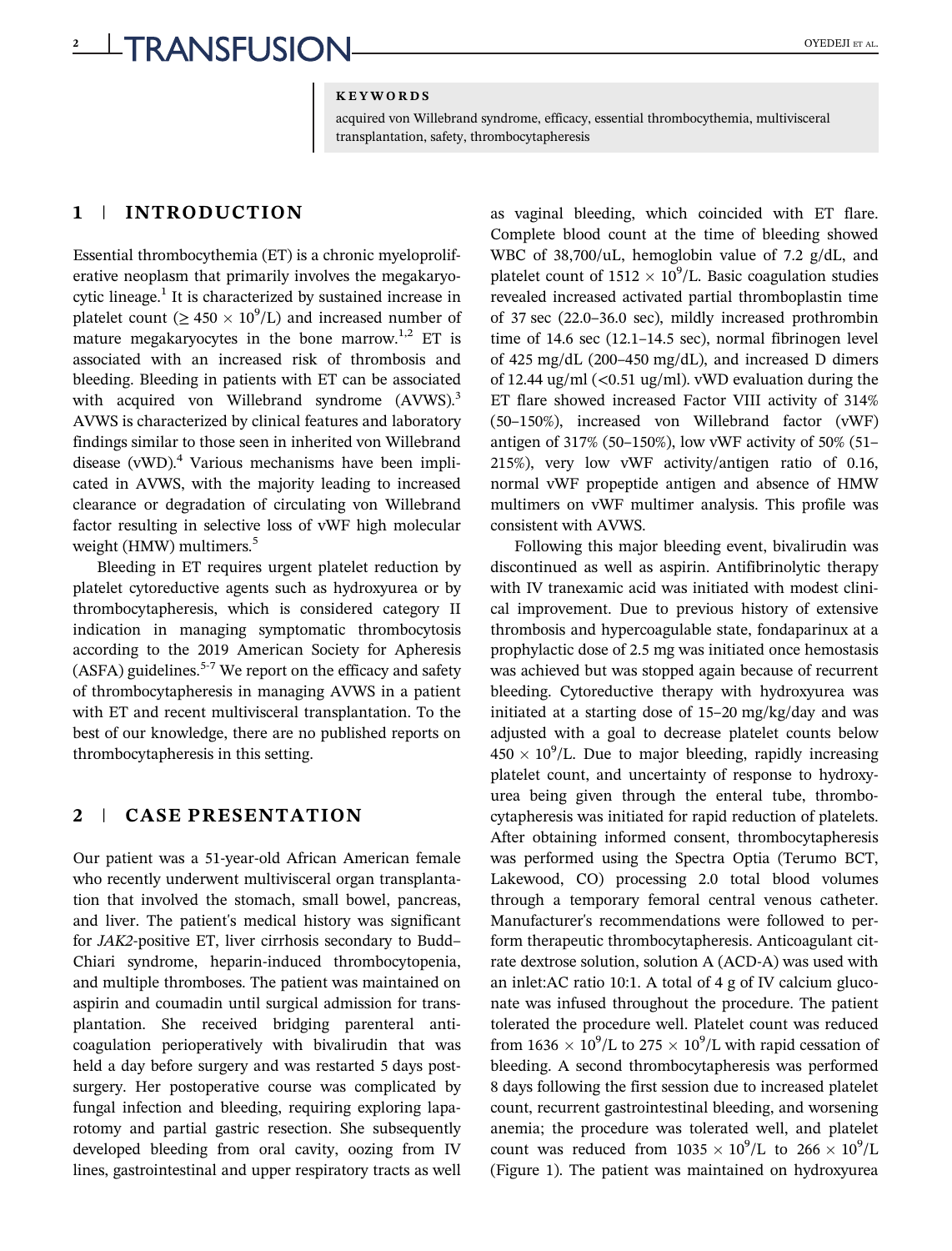$\overbrace{\text{ORANSFUSION}}^{OYEDEII\text{ ET AL}}$ 



FIGURE 1 Platelet count changes with clinical symptoms and therapeutic course. The horizontal axis represents follow-up time in days from transplant. The vertical scale represents platelet count

500 mg twice a day. She had another transient increase in her platelet count 1 week after the second procedure without evidence of bleeding. At 11-month follow-up, she had a normal platelet count and no recurrence of bleeding.

### 3 | DISCUSSION

AVWS is defined as any qualitative, structural, or functional disorder of vWF that is not inherited and is often associated with bleeding risk. $8$  The pathogenesis of AVWS involves multiple proposed mechanisms including development of antibodies to vWF, increased plasma clearance of vWF by cell adsorption, shear stress, or increased proteolysis. $9, 10$  AVWS is recognized in the setting of background disease processes, which include lymphoproliferative, myeloproliferative, cardiovascular, and immunological disorders. $11$  Lymphoproliferative disorders account for a substantial percentage of AVWS  $cases<sup>11</sup>$ ; only few studies have explored the association of myeloproliferative neoplasms with AVWS. In a retrospective study by Mital and colleagues on 170 patients regarding the prevalence of AVWS in patients with ET showed that AVWS was found in 34 (20%) patients indicating that a significant population of ET patients may develop this syndrome.<sup>12</sup> Predictors of AVWS in patients with ET included younger age, higher hemoglobin levels, and the

presence of JAK2V617F mutation. The group recommended the need to screen patients with ET and signs of bleeding for AVWS, irrespective of the platelet count.<sup>12</sup>

Patients with AVWS demonstrate a bleeding diathesis usually late in life without any past or family history of bleeding. The diagnosis is based on clinical findings and laboratory tests used to diagnose inherited vWD. $^{13}$  Samples show a marked decrease in vWF activity with normal or mildly decreased vWF antigen, and absence of HMW vWF multimers similar to type 2A or 2B vWD.14, 15 Plasma vWF propeptide, which correlates with vWF biosynthesis, will be normal as AVWS is characterized by increased clearance of vWF only.<sup>16</sup>

The aims of treatment in AVWS patients are to rapidly control or prevent acute bleeding and achieve a stable remission of the syndrome. Treatment of the underlying associated condition is the only potential cure for AVWS.<sup>4</sup> Bleeding risk in patients with ET increases significantly when the platelet count is >1000–  $1500 \times 10^9$ /L. Rapid control of bleeding can be achieved with different medications including cytoreductive agents, desmopressin (DDAVP), vWF concentrates, or antifibrinolytic agents.<sup>4</sup> Thrombocytapheresis is considered category II indication (i.e., second-line therapy) with Grade 2C recommendation (weak recommendation, low quality or very low quality evidence) in managing symptomatic thrombocytosis according to the 2019 American Society for Apheresis (ASFA) guidelines.<sup>7</sup> It has been